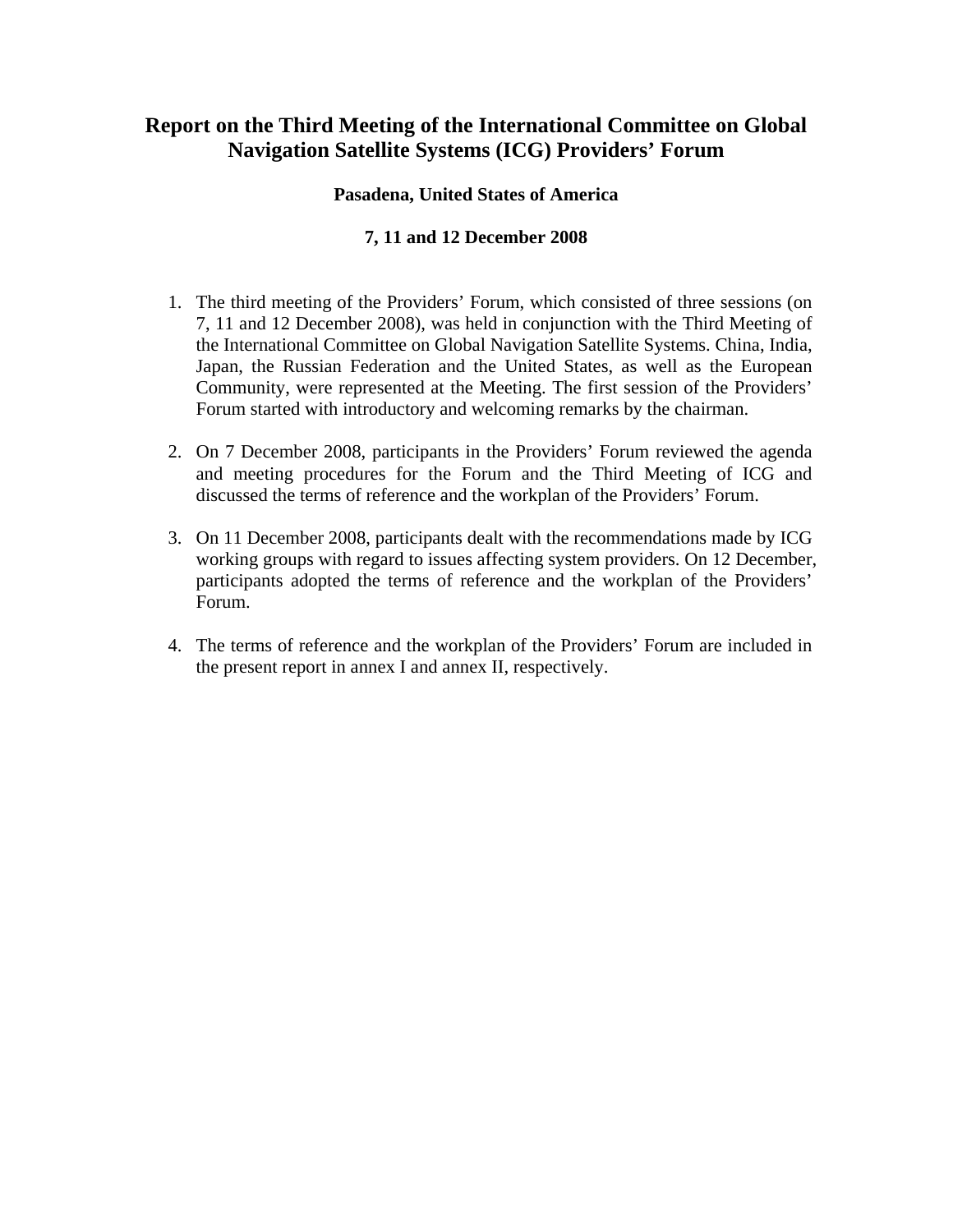# **Annex I**

# **Terms of reference of the Providers' Forum**

## **A. Background**

- 1. The International Committee on Global Navigation Satellite Systems (ICG) was established on a voluntary basis as an informal body to promote cooperation, on matters of mutual interest related to civil satellite-based positioning, navigation, timing and value-added services, as well as the compatibility and interoperability of global navigation satellite systems, while increasing their use to support sustainable development, particularly in developing countries.
- 2. In response to a recommended action in the ICG workplan, providers of global and regional navigation satellite systems and satellite-based augmentation systems proposed establishing a Providers' Forum to enhance compatibility and interoperability among current and future systems. The first Providers' Forum meeting, co-chaired by the United States of America and India, was held on 4 September 2007, immediately preceding the second meeting of the ICG. China, India, Japan, the Russian Federation and the United States, as well as the European Community, were present at the meeting.

## **B. Objectives**

- 3. The objectives of the Providers' Forum are to:
	- a) Promote compatibility and interoperability among current and future global and regional space-based systems by exchanging detailed information about planned or operating systems and the policies and procedures that govern their service provision, consistent with the template for information sharing among providers that was circulated prior to the first meeting;
	- b) Act as a mechanism to continue discussions on important issues addressed by the ICG that require focused inputs from system providers.
- 4. The Providers' Forum is not a policymaking body, but provides a means to promote discussion among system providers based on agreed guidelines for provision of open services, including transparency, cooperation, performance monitoring and spectrum protection; and agreed principles for ensuring compatibility and interoperability among systems.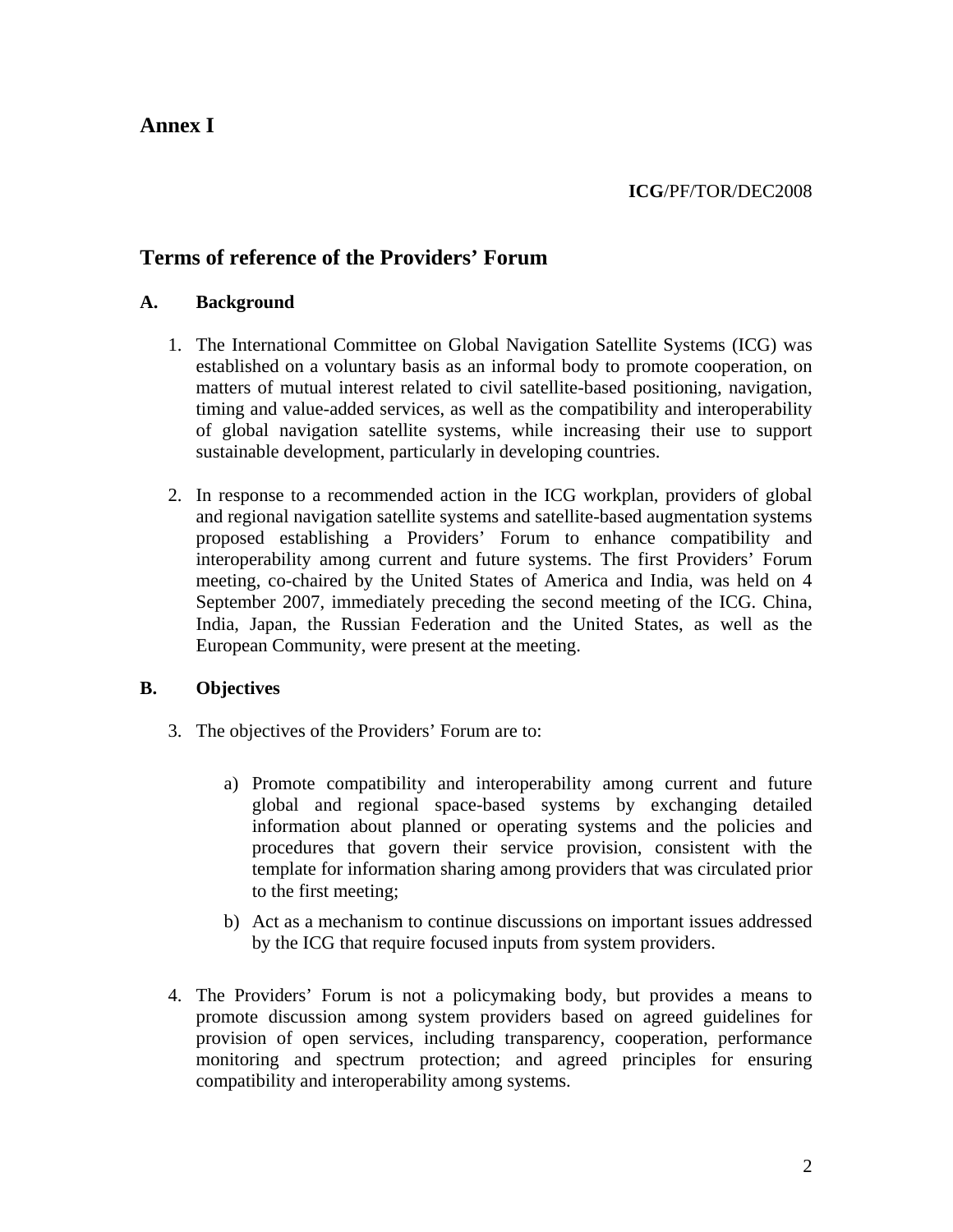# **C. Membership**

- 5. The Providers' Forum will be open to States Members of the United Nations that are or will be global navigation satellite systems (GNSS) providers. Current members and their respective systems are as follows:
	- a) *China*: Compass/BeiDou Navigation Satellite System (CNSS);
	- b) *India*: Global Positioning System and Geostationary (GEO) Augmented Navigation System (GAGAN) and Indian Regional Navigation Satellite System (IRNSS);
	- c) *Japan*: Quasi-Zenith Satellite System (QZSS) and Multi-functional Transport Satellite (MTSAT) Satellite-based Augmentation System (MSAS);
	- d) *Russian Federation*: Global Navigation Satellite System (GLONASS) and Wide-area System of Differential Corrections and Monitoring (SDCM);
	- e) *United States*: Global Positioning System (GPS) and Wide-area Augmentation System (WAAS);
	- f) *European Community*: European Satellite Navigation System (Galileo) and European Geostationary Navigation Overlay Service (EGNOS).
- 6. Additional Member States who become GNSS service providers will be invited to join the Providers' Forum upon consensus of the current members.

## **D. Procedures of work, structure and organization**

- 7. During each meeting, the members will select, on the basis of consensus, a chair for the next meeting. The Office for Outer Space Affairs of the United Nations Secretariat, consistent with its role as the Executive Secretariat of ICG, will also fulfil these responsibilities for the Providers' Forum, in support of the chair.
- 8. The Providers' Forum will convene once every year in conjunction with the ICG annual meeting and more often if needed. Actions and recommendations developed by working groups of ICG that could impact the compatibility and interoperability, system development and operations, and/or service provision policies and procedures of providers of GNSS will be of particular interest to the Providers' Forum. Therefore, the results of Providers' Forum deliberations and consensus decisions on these and other issues will be reported to ICG as appropriate and when possible, at the next scheduled plenary session of ICG immediately following a Providers' Forum meeting.
- 9. The meetings of the Providers' Forum will be organized by the chair and designated host, with support from the Executive Secretariat. Each member should designate its principal and additional points of contact.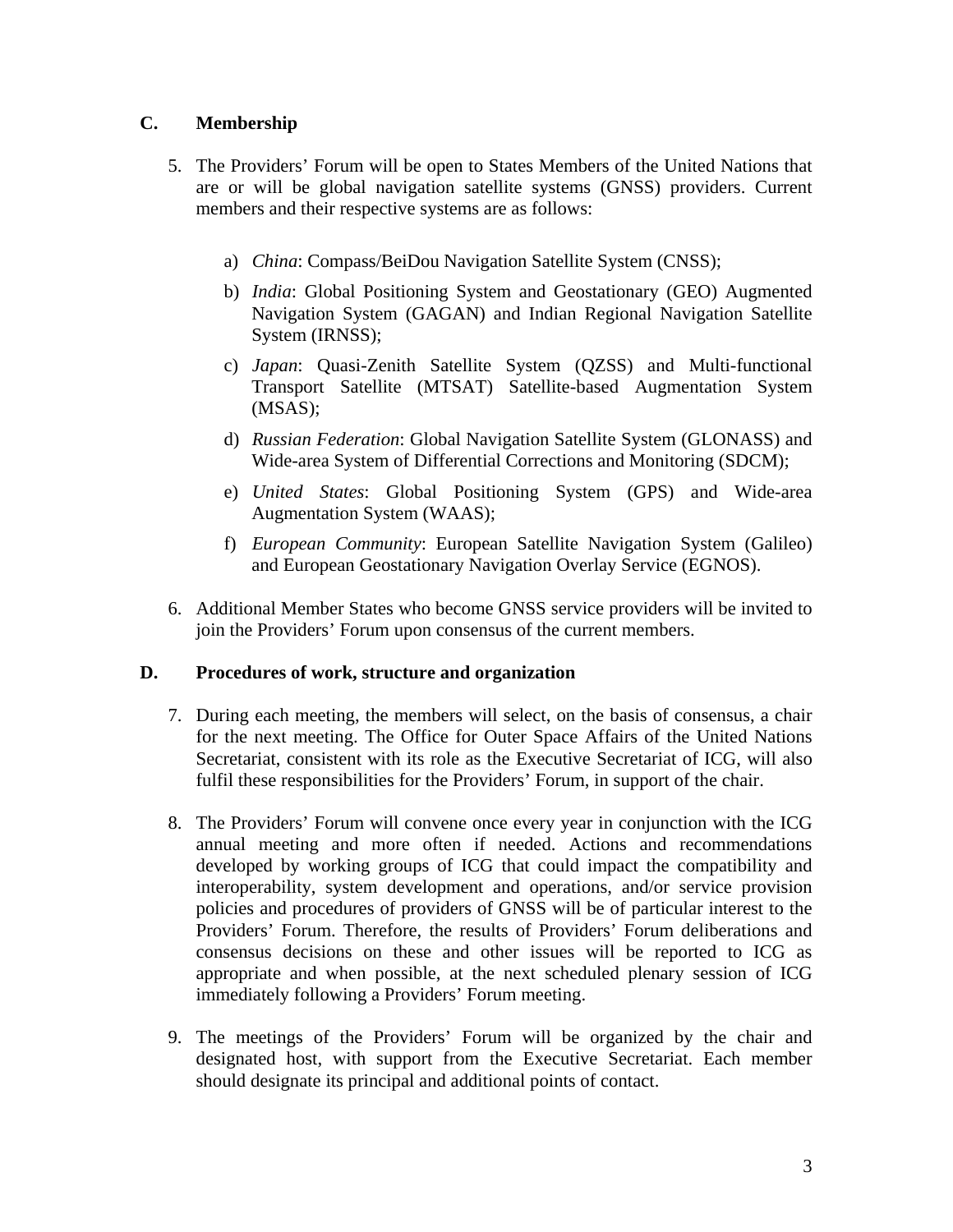- 10. Any recommendations resulting from Providers' Forum meetings will be decided on the basis of consensus of its members.
- 11. Members will fund their own participation in the activities of the Providers' Forum. Financial support (in-kind or direct funding) to the Executive Secretariat that is above and beyond the annual budget of the Office for Outer Space Affairs or existing funds provided for ICG secretariat services will be provided by members on a voluntary basis.
- 12. The Providers' Forum may revise these terms of reference on the basis of proposals made by members and adopted by consensus.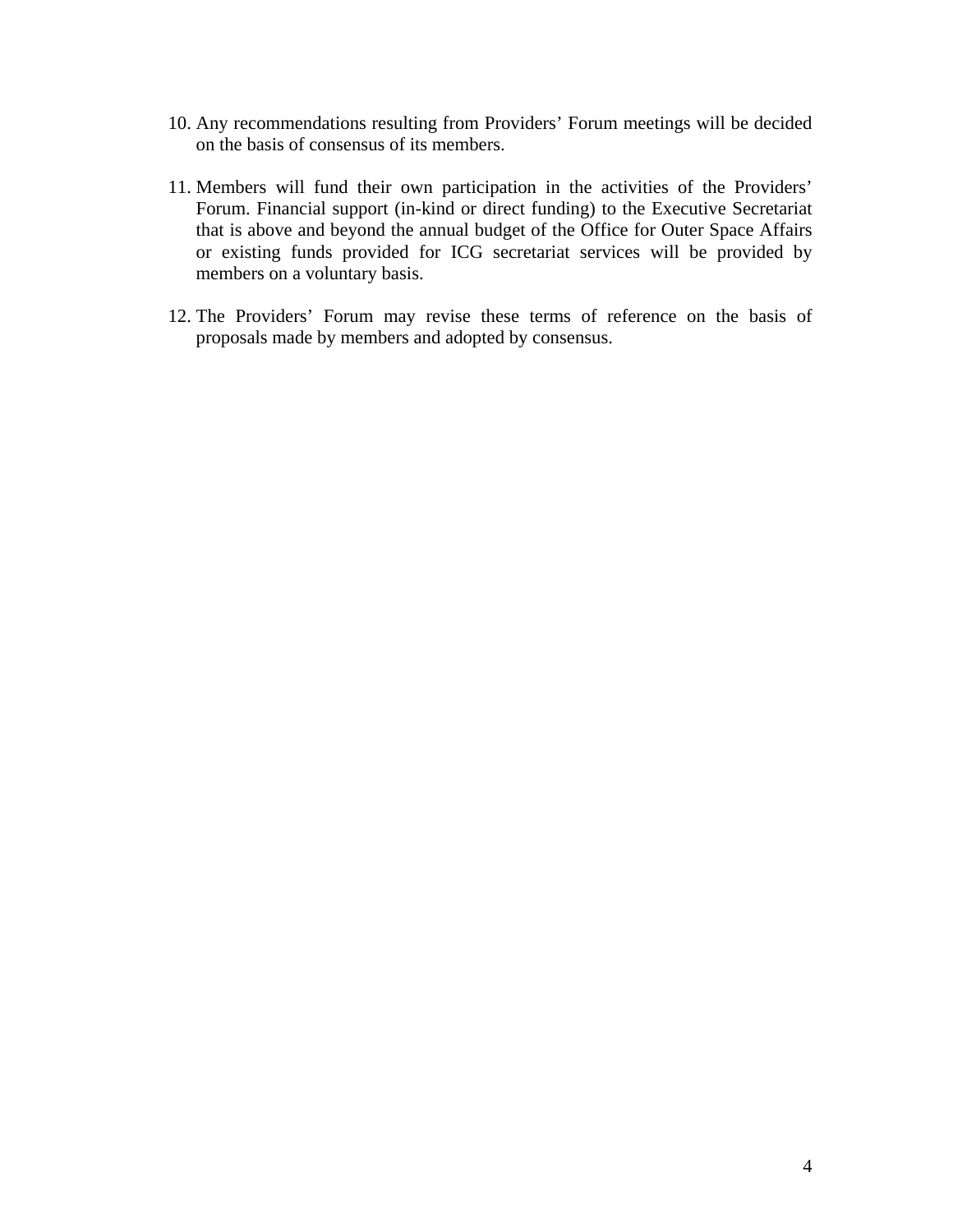# **Annex II**

### **ICG**/PF/WP/DEC2008

#### **Workplan of the Providers' Forum**

In order to accomplish the objectives of the Providers' Forum as described in the terms of reference, the members of the Providers' Forum have agreed to pursue the following actions.

#### **Promotion of compatibility and interoperability**

- 1. The principles of compatibility and interoperability and their definition were adopted at the first meeting of the Providers' Forum, held in Bangalore, India, in September 2007 (A/AC.105/901). At the third meeting of the Providers' Forum, held in Pasadena, California, United States of America, in December 2008, these principles and their definition were updated (see appendix). The Providers' Forum will continue to refine these principles of compatibility and interoperability and their definition.
- 2. The providers will actively support the actions of the working group of the International Committee on Global Navigation Systems (ICG) on compatibility and interoperability, which is focused on defining these principles from the perspective of various user applications and equipment manufacturers. This may require sponsoring and participating in workshops and meetings designed to solicit input from users of global navigation satellite systems (GNSS). It may also require elaboration of an approach for quantitative interoperability evaluation.
- 3. The providers will draft individual reports on their respective planned or operating systems and the policies and procedures that govern their service provision, consistent with the template for information sharing:
	- a) The reports will be consolidated and maintained by the ICG Executive Secretariat on behalf of the providers and updates will be provided at least annually in preparation for each major meeting of ICG;
	- b) The reports will emphasize each provider's current and planned efforts to ensure compatibility and interoperability among the global, regional and augmentation system components of the global system of navigation satellite systems.

#### **Open service information dissemination**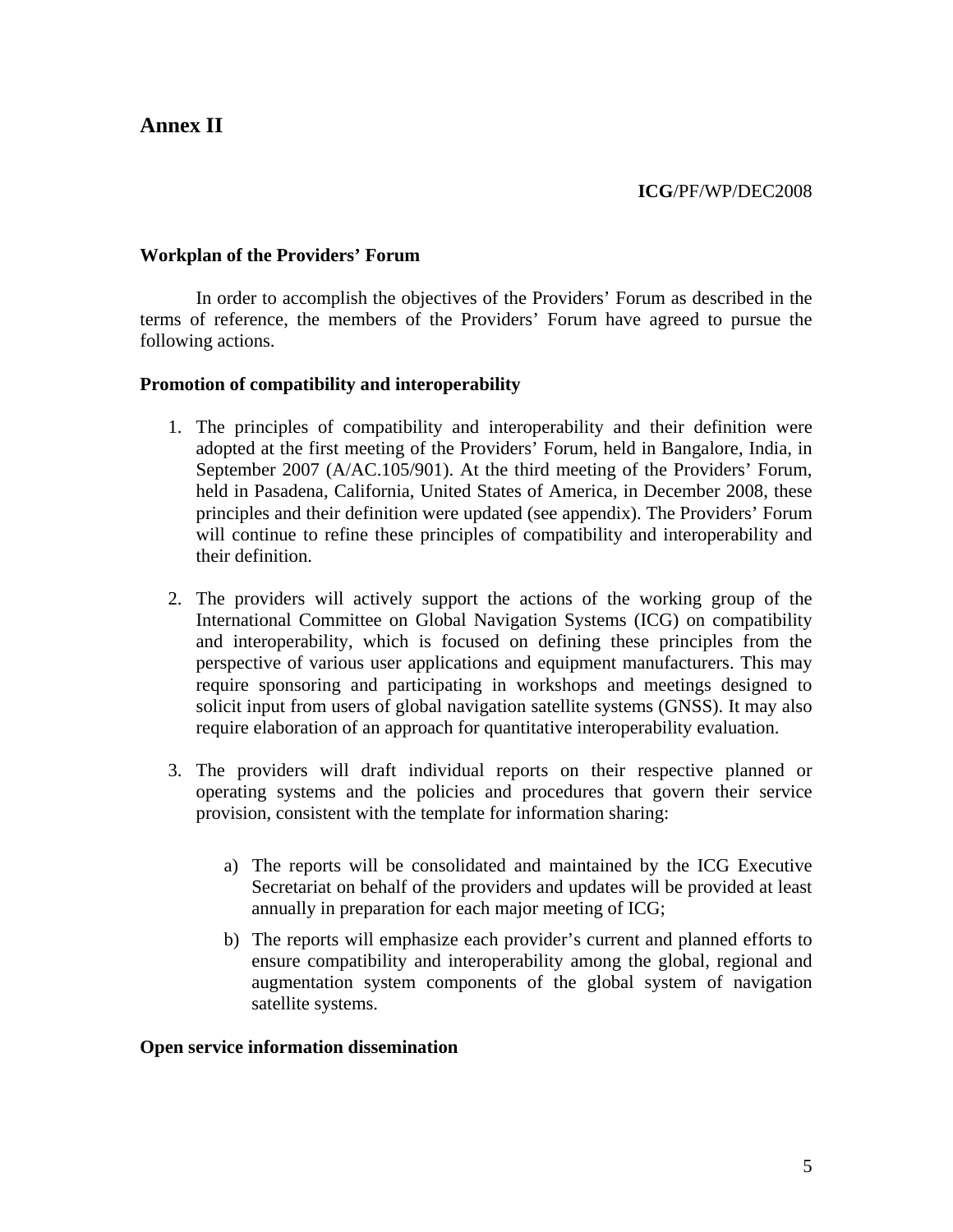- 4. Consistent with the principle of transparency in the provision of open services, each individual provider will strive to publish and disseminate all signal and system information necessary to allow manufacturers to design and develop GNSS receivers on a non-discriminatory basis.
- 5. Based on individual publication of open service signal information, the Providers' Forum will consider developing a template for sharing and disseminating information from individual GNSS open service signal specifications and service standards.

## **Service performance monitoring**

- 6. Providers will consider the development and discussion of proposals to widely monitor the performance of their open signals and provide timely updates to users regarding critical performance characteristics such as timing accuracy, positioning accuracy and service availability.
- 7. These discussions should focus on potential cooperation in the development of the necessary ground infrastructure to monitor signal and service performance for open services, recognizing that the actual implementation of this infrastructure is subject to the budgetary limitations of each system provider, and the completion of provider-to-provider agreements as necessary and appropriate.

## **Spectrum protection: interference detection and mitigation**

- 8. The Providers' Forum will pursue the protection of radio-navigation satellite services (RNSS) spectrum through appropriate domestic and international regulation. When necessary and appropriate, providers will share their views on RNSS spectrum issues and related agenda items under consideration by the International Telecommunication Union and its working parties.
- 9. In addition, the Providers' Forum will pursue the development of a strategy to detect and mitigate interference in GNSS worldwide by supporting the efforts of the ICG working group on compatibility and interoperability in this regard. This could lead to concrete proposals for detecting interference.
- 10. This workplan will be reviewed on an annual basis and revised as necessary in order to address important issues that require the attention and focus of system providers.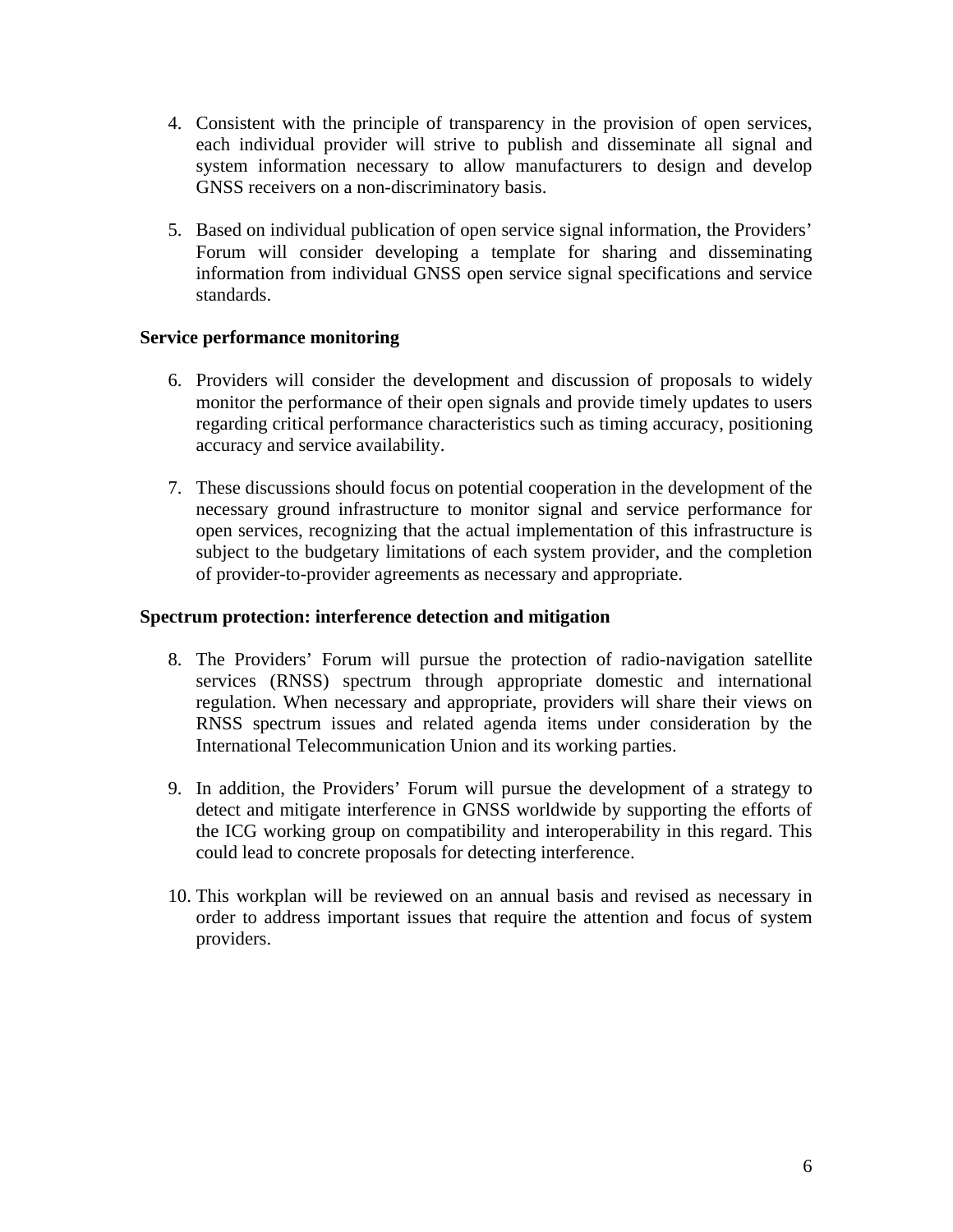**Appendix** 

**ICG**/PF/WP/DEC2008

# **Providers' Forum principles of compatibility and interoperability and their further definition**

Global and regional system providers agreed that at a minimum, all global navigation satellite systems (GNSS) signals and services must be compatible. To the maximum extent possible, open signals and services should also be interoperable, in order to maximize benefit to all GNSS users. For many applications, common carrier frequencies are essential to interoperability and commonality of other signal characteristics is desirable. In some cases, carrier frequency diversity may be preferable to improve performance. The Providers' Forum will continue to investigate the benefits of carrier frequency commonality and diversity, as well as of compatibility and interoperability, as these latter terms are defined below:

(a) *Interoperability* refers to the ability of global and regional navigation satellite systems and augmentations and the services they provide to be used together to provide better capabilities at the user level than would be achieved by relying solely on the open signals of one system:

- (i) Interoperability allows navigation with signals from different systems with minimal additional receiver cost or complexity;
- (ii) Multiple constellations broadcasting interoperable open signals will result in improved observed geometry, increasing end-user accuracy everywhere and improving service availability in environments where satellite visibility is often obscured;
- (iii) Geodetic reference frames realization and system time steerage standards should adhere to existing international standards to the maximum extent practical;
- (iv) Any additional solutions to improve interoperability should be encouraged.

(b) *Compatibility* refers to the ability of global and regional navigation satellite systems and augmentations to be used separately or together without causing unacceptable interference and/or other harm to an individual system and/or service: